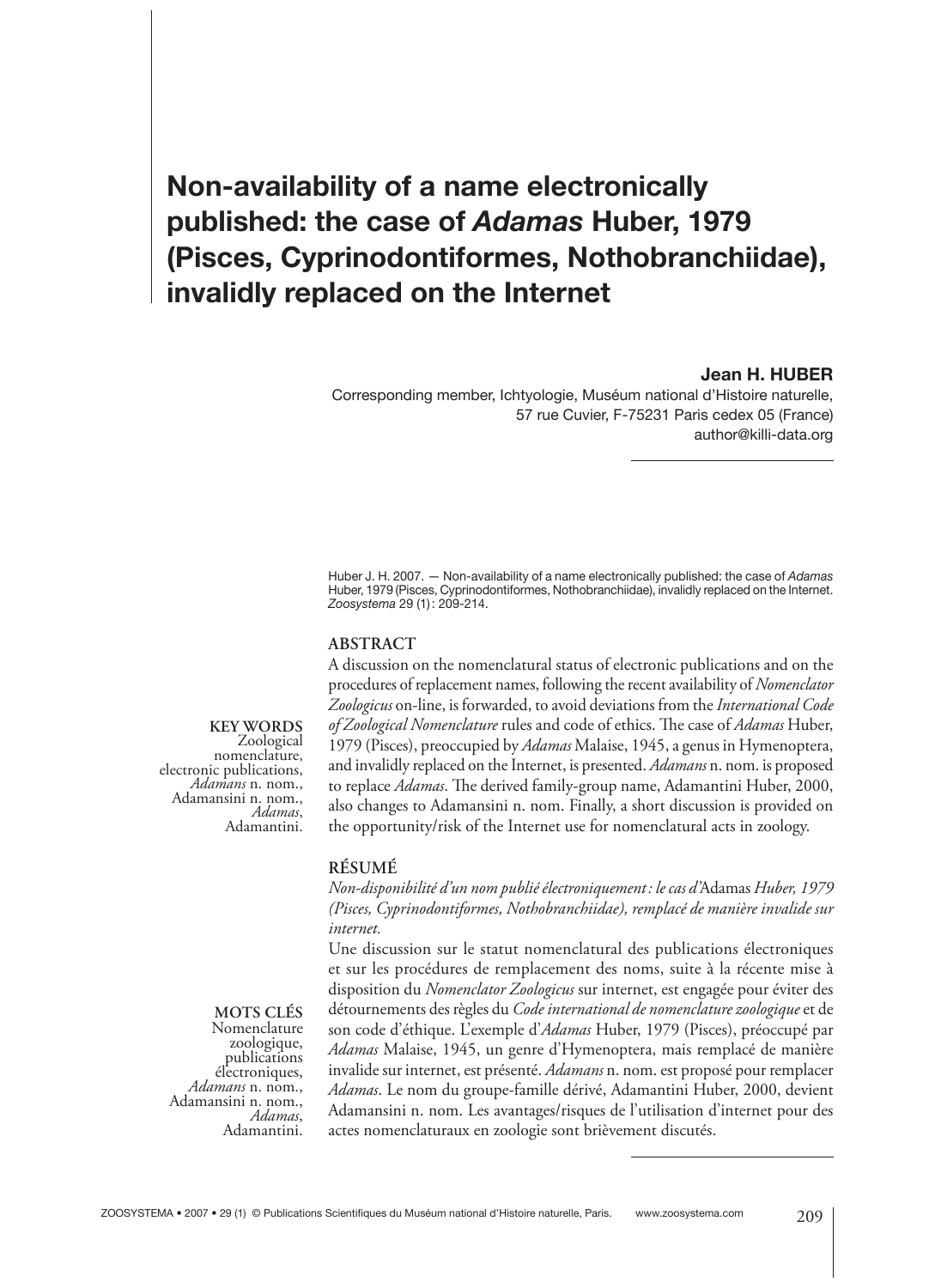# INTRODUCTION

The problem of names first proposed on the Internet (web sites, blogs, e-magazines, e-mailing, newsgroups, etc.) is a recent key issue in zoological nomenclature and will become more and more important with the development of that media. Even though the relevant dispositions of the latest edition of the *International Code of Zoological Nomenclature* (ICZN 1999 hereafter called the *Code*) are clear on the matter, current practices sometimes contradict the rules and recommendations of the Code. This may result in increased confusion in zoological nomenclature, which could finally be highly detrimental to systematics.

This paper stems from a specific case, the fish genus *Adamas* Huber, 1979 for which a replacement name has been proposed in *Munis*, an Internet-based magazine. It first describes the International Commission on Zoological Nomenclature (ICZN) rules regulating electronic publications, and the ethical issues pertaining to the replacement of preoccupied names within the environment of the Internet era communication facilities (e.g., availability of *Nomenclator Zoologicus* online). The example of *Adamas* and its nomenclatural solution are then described. Finally, issues pertaining to the use of the Internet for nomenclatural acts in zoology are raised.

# NEW NAMES PROPOSED ON THE INTERNET OR ON ELECTRONIC FILES

According to the current *Code* (ICZN 1999), valid from January 1, 2000, a new name proposed on the Internet or on electronic files is available if, and only if, it complies with articles 8.6 and 9.8, as quoted hereafter:

"8.6. Works produced after 1999 by a method that does not employ printing on paper. For a work produced after 1999 by a method other than printing on paper to be accepted as published within the meaning of the *Code*, it must contain a statement that copies (in the form in which it is published) have been deposited in at least 5 major publicly accessible libraries which are identified by name in the work itself. [...]

9. What does not constitute published work. Notwithstanding the provisions of Article 8, none of the following constitutes published work within the meaning of the *Code*: [...] 9.8. text or illustrations distributed by means of electronic signals (e.g. by means of the World Wide Web)".

Even more, the *Code* recommends (Recommendation 8B) that a new scientific name or nomenclatural act is first published in a printed work.

For example, if a new name is proposed in a website page or a PDF file (downloadable or attached to an e-mail), and if the author does not clearly state that he will produce a CD-rom or a printed version of the same work, and deposit it in at least five major public institutions, such a new name is not considered as available.

# THE ISSUE OF NAME REPLACEMENT PROCEDURES WITH THE NEW ONLINE AVAILABILITY OF *NOMENCLATOR ZOOLOGICUS*

The recent online availability of the major text book *Nomenclator Zoologicus* (since December 1, 2004 and, expanded, since September 22, 2005, at http://uio.mbl. edu/NomenclatorZoologicus) has consistently changed the process of replacing homonyms in zoology. Indeed, it is extremely easy with this on-line tool to determine if a name is preoccupied and if the homonymy has been reviewed by a third party or not. These informations are directly viewable on-line for each name with an "Homonym Mapping" tool in addition; unreplaced homonyms, such as *Adamas*, are labelled as "Homonym yes, Corrected no". As easily accessible as it is now, this information is of great help for taxonomists, as it is a guarantee to avoid homonyms in the future (if universally known). It may however be misused (see below), especially if the code of ethics of the ICZN is not taken into consideration. This code states :

"3. A zoologist should not publish a new replacement name (a nomen novum) or other substitute name for a junior homonym when the author of the latter is alive; that author should be informed of the homonymy and be allowed a reasonable time (at least a year) in which to establish a substitute name.

4. No author should propose a name that, to his or her knowledge or personal belief, would be likely to give offence on any grounds. [...]

6. Editors and other responsible for the publication of zoological papers should avoid publishing any material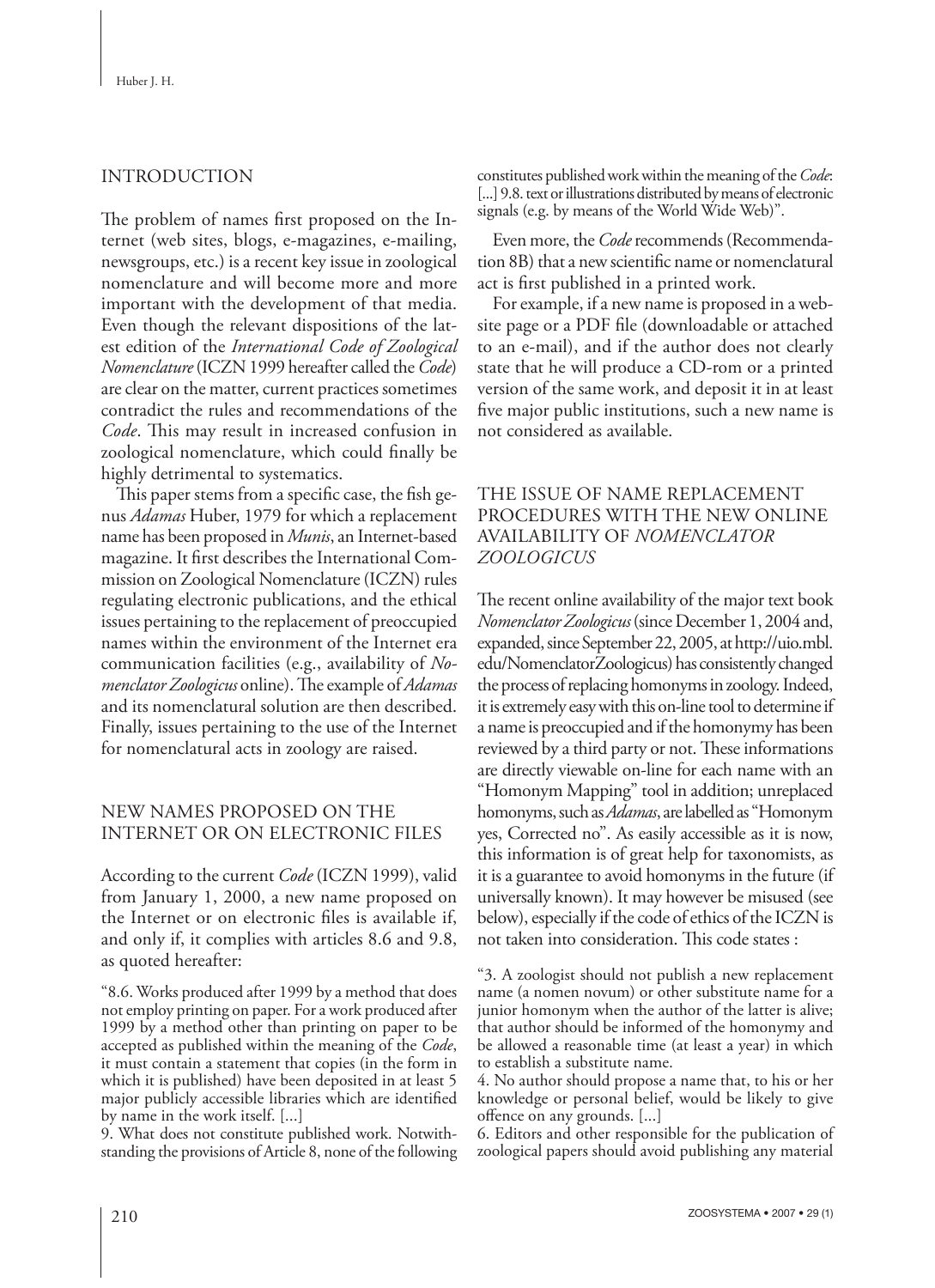which appears to them to contain a breach of the above principles".

Replacement of a preoccupied name should better be performed by the author of the name, and editorial boards should at least be aware of the problem.

## THE SPECIFIC CASE OF *ADAMAS* HUBER, 1979

*Adamas* Huber, 1979 (Huber 1979) was erected to include a new fish species from the Congo basin. This taxon has been immediately and unanimously accepted as a distinct genus of cyprinodontiformes fishes, along with new morphological, osteological, behavioural and biogeographical studies (Scheel & Romand 1981; Parenti 1982; Van der Zee 1990; Huber 1998, 2005) and was indexed as valid in all general or specialized catalogues (e.g., Wildekamp *et al.* 1986; Wildekamp 1993; Poll & Gosse 1995; Eschmeyer 1998; Huber 2000; Lazara 2001; Wildekamp & Van der Zee 2004). However, *Adamas* is preoccupied. The name was first published by Malaise (1945), for a genus in Hymenoptera, itself a replacement name for another preoccupied name, *Dinax* Konow, 1897. The genus *Adamas* Malaise, 1945 has been studied recently (Wei 2004) and considered as valid, with the description of new species from China.

Late 2005, a team of scientists from Gazi Üniversitesi, Ankara, Turkey, submitted an article to a brand new in-house Internet-based magazine, *Munis Entomology & Zoology* (received September 2005, accepted October 2005) proposing a replacement name *Fenerbahce*, for *Adamas* Huber, 1979. This paper was downloadable as a PDF document in the January 2006 issue at http://www.munisentzool.org/ downloads.asp?olay=detay&id=71 (Özdikmen *et al.* 2006).

As shown above, the name *Fenerbahce* must be considered an unavailable name, because it has been proposed on the Internet and on electronic files only, in a work that was not intended to be published in a CD-rom or printed version, nor deposited in five public institutions.

Therefore a replacement name must be proposed that complies with the *Code*.

Herein, the name *Adamans* n. nom. is proposed as a substitute generic name for *Adamas* Huber, 1979. The type species remains *Adamas formosus* Huber, 1979. The selection of the new name, with a spelling very close to the previous name, has been guided by conservative principles because the previous name was very well accepted and used in publications.

Etymology: diamond, steel-blue (from Latin: *Adamans*, derived from Greek, initially used in *Adamas*, with the same meaning), in reference to the unique white-blue brilliant heart-shaped frontal spot. Gender: masculine.

The family-group name Adamantini Huber, 2000 proposed for the family level taxon containing *Adamas* is also invalid, according to Article 39 of the *Code*: "The name of a family-group taxon is invalid if the name of its type genus is a junior homonym or has been totally or partially suppressed [...] by the Commission. If that family-group name is in use it must be replaced either by the next oldest available name from among its synonyms [...], including the names of its subordinate family-group taxa, or, if there is no such synonym, by a new name based on the valid name (whether a synonym or a new replacement name (nomen novum)) of the former type genus".

Then, because of a lack of synonyms and because the stem of *Adamans*, Adamant-, remains the same as for the preoccupied name, the new name Adamansini n. nom. is here proposed. The selection of the new name, with a very close spelling to the previous name, has been guided on conservative principles to minimise the change in nomenclature. It follows Recommendation 29A: "As a means of avoiding homonymy between a new family-group name and a previously established one, due to the respective type genera having identical stems [...], an author is advised to use the entire name of the type genus of the new family-group taxon as the stem".

# DISCUSSION ON SOME THEMES REGARDING NOMENCLATURAL ACTS AND ELECTRONIC DOCUMENTS

Although the *Adamas* replacement issue is not very complicated with the current *Code*, remarkably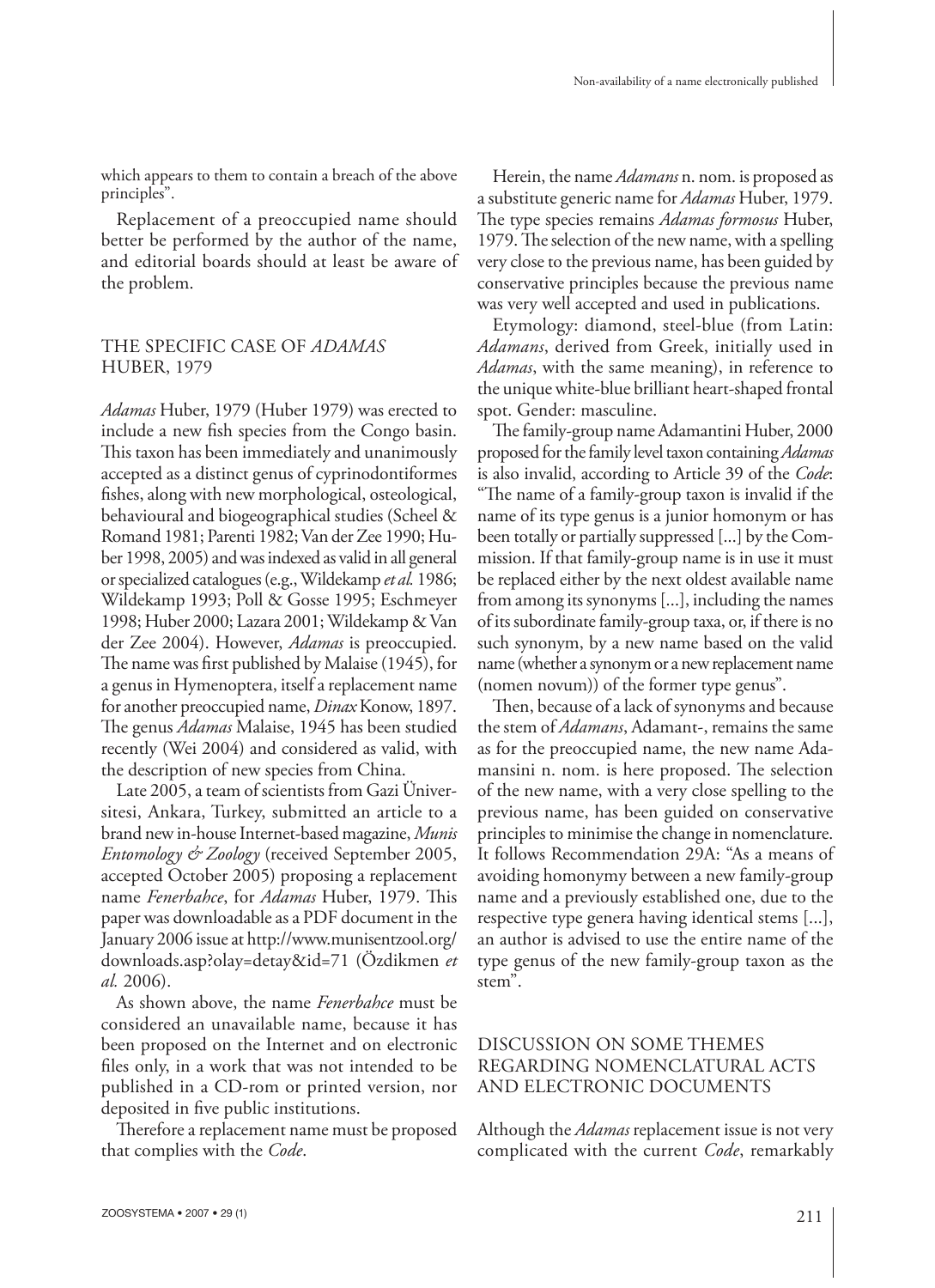clear, the case appears to be emblematic in that it raises, at least for the future, many questions relevant to electronic communication. This is a hot issue that ICZN may have to tackle quickly, notably with the vertiginous and uncontrolled – uncontrollable – growth of the various applications of the Internet (web sites, blogs, e-magazines, e-mailing, etc.) or of materialized electronic devices (CD-roms and alike, USB keys, data-included software, etc.), for all items of nomenclature. This is particularly true for replacement names, with the many examples of still uncorrected homonymy that are shown in the online *Nomenclator Zoologicus*.

The case of *Adamas* is actually only one example among many on the mentioned web site, where many cases of homonymy are corrected in a variety of animal groups by a very few number of authors. The process of replacement is obviously opportunistic and organised and does not result from a concrete research project. It is predictable that such an hectic activity in groups for which the authors have no demonstrated experience and knowledge will only result in creating more complex nomenclatural problems and that others will have to spend time to clean behind such "prolific" authors.

In line with the *Adamas* case, some prospective thoughts may be proposed on the opportunity or risk of the Internet use **at least for nomenclatural acts**.

1. There is a positive aspect of electronic communication: to obtain the current electronic and postal address of a given living person will become more and more easy anywhere in the world, even if that person is not anymore involved in a given domain of expertise.

The code of ethics of ICZN should consequently be more and more easy to follow, at least from a practical point of view.

2. The choice of a specific electronic media for publication is not any more a secondary issue: to prepare a new electronic magazine and to send at least five printed copies to international institutions is extremely easy with basic computer skills and dedicated software, and it is far quicker than anything involving publishing.

Then, where will be the borderline between a truly ICZN-advised publication available primarily as a print and also as an electronic file ("brick and mortar" in the specific language of Internet) like most international scientific journals, and an e-magazine, even serious, which can be home-made, use electronic possibilities to reduce time to publication, costs of printing in volume and charges in staff, possibly offer on-line pre-publication downloads and just add five prints (or CD-roms) as a side product?

3. The dimension of quick distribution of information has become over-weighted with the electronic era: to index electronically a work and bring added value with payable – or not – services is easy, and may be quickly done, depending on the amount of brought-in resources (today mainly human, tomorrow fully automatic). This is done by many electronic data bases that have emerged with the digitising of data, such as the *Zoological Record* on-line where the indexation of a new work (with or without CD-roms) is today extremely quick (for example, the January issue of *Munis*, a new and local e-magazine, has been edited for computer screens during the second quarter).

Then, since obviously it is not part of today's mission of the *Zoological Record* to analyse the nomenclatural availability of a received paper before its electronic indexation, where will be the borderline between nomenclatural availability and the indexation for a paper in data bases, such as the *Zoological Record* which appears official because of its wide international exposure? Further, for an invalid web-based generic name, what will be the difference in terms of nomenclatural availability between the initial incorporated data base indexer, a follower "authored" indexer, and a subsequent author who reports on it?

# CONCLUSION

This article addresses two important thread of questions related to nomenclatural acts and electronic new media, such as the Internet, while keeping in mind their huge capacities of sharing and spreading knowledge and even their un-thought potentialities in the future.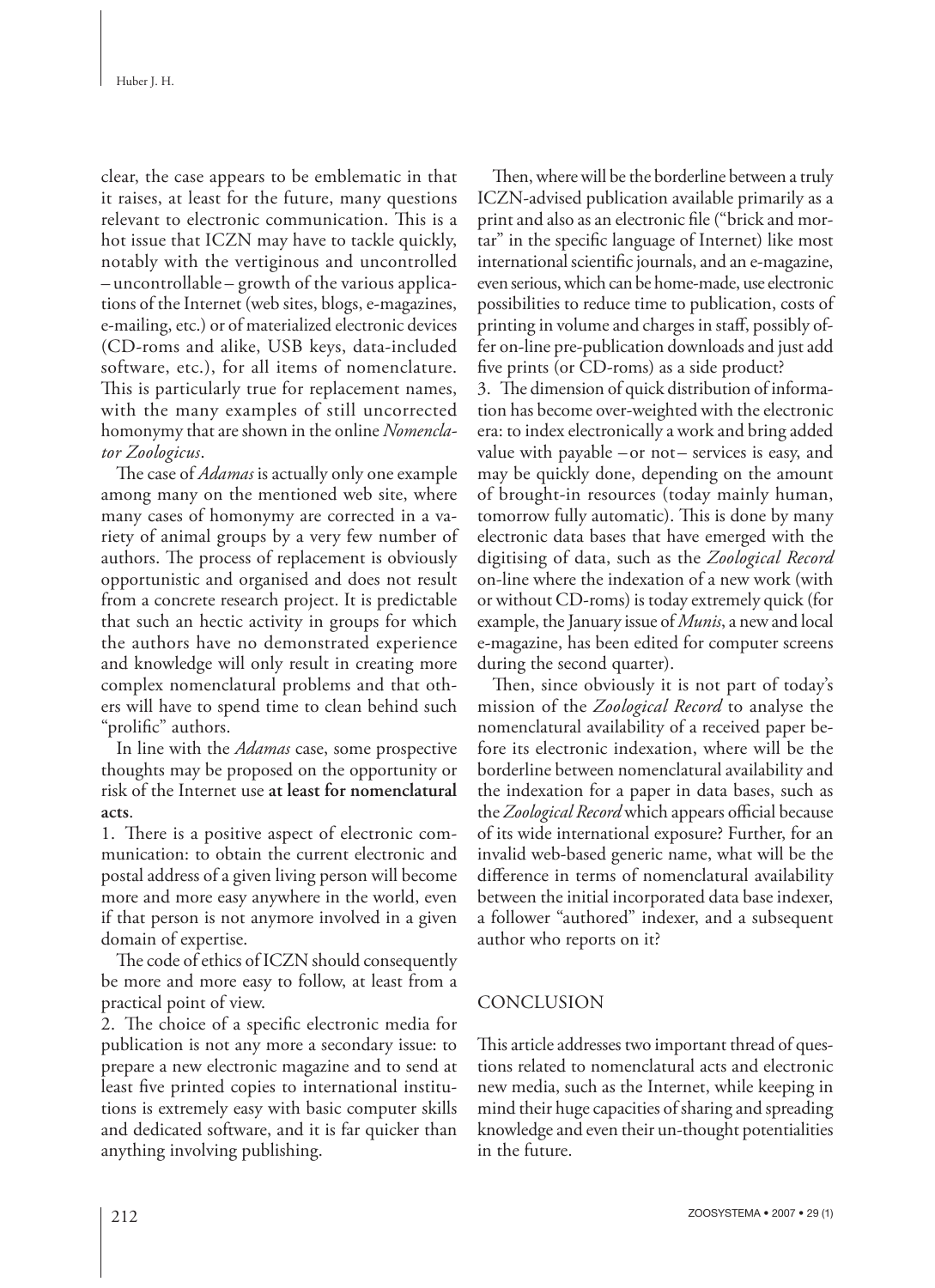Even if the nomenclatural non-availability of names created on electronic files only is today clear and self-standing, its translation into practice may be less obvious and may induce confusions, at least up until the proposed new registration system of ZooBank is operational (if it is mandatory and if precisely the problem of materialized "prints" is tackled properly).

More specifically on preoccupied names listed in the online *Nomenclator Zoologicus* as unresolved, like the *Adamas* case, although the Commission is quoted in the *Code* as "not empowered to investigate or rule upon alleged breaches of them", the present case might push it to reconsider the situation and change those ethical observations into a rule (or a decision), including when the new ZooBank is operational. It is herein expressed as a hope by the present author, with the aim of minimizing conflicts, of respecting others and of promoting equal access and share of knowledge.

#### **Acknowledgements**

Thanks are due to Prof. Philippe Bouchet (MNHN) and current ICZN member) and Dr Andrew Polaszek (current ICZN secretary) for their tireless cooperation and help. The contributions of the two reviewers, Alain Dubois (MNHN) and Maurice Kottelat (Cornol, Switzerland), have also been very helpful and they are gratefully acknowledged.

## REFERENCES

- ESCHMEYER W. N. (ed.) 1998. *Catalog of Fishes.* Vols 1-3. Center for Biodiversity Research and Information, California Academy of Sciences, San Francisco, 2905 p. (also online at http://www.calacademy.org/research/ ichthyology/catalog/fishcatsearch.html).
- HUBER J. H. 1979. Cyprinodontidés de la Cuvette Congolaise, *Adamas formosus* n. gen., n. sp. et nouvelle description de *Aphyosemion splendidum*. *Revue française d'Aquariologie Herpétologie* 6: 5-10, 6 figs, 2 tabs. (English translation: Cyprinodonts of the Congo Basin (*Adamas formosus* new genus, new species; with a new description of *Aphyosemion splendidum*). Journal of the American Killifish Association 12 (6): 165-174 [1979]).
- HUBER J. H. 1998. *A Comparison of Old World and New World Tropical Cyprinodonts. A Parallel Outlook*

*of Similar and Distinctive Characteristics Regarding Distribution, Evolution, Ecology, Behavior, Morphomeristics, Genetics and Color Pattern*. Société française d'Ichtyologie, Paris, 109 p., 17 40figs.

- HUBER J. H. 2000. *Killi-Data 2000. Updated Checklist of Taxonomic Names, Collecting Localities and Bibliographic References of Oviparous Cyprinodont Fishes (Cyprinodontiformes); in French, English, German and Spanish*. Société française d'Ichtyologie, Paris, 538 p., figs.
- HUBER J. H. 2005. *A Review of Family-Group Names for Oviparous Cyprinodontiformes (Pisces; Teleostei)*. British Killifish Association Publication, Berkshire, UK, Separatum, (October), 16 p., 1 tab.
- ICZN 1999. *International Code of Zoological Nomenclature*. Fourth Edition. The International Trust for Zoological Nomenclature, London, 306 p.
- LAZARA K. J. 2001. The Killifishes, an Annotated Check*list, Synonymy, and Bibliography of Recent Oviparous Cyprinodontiform Fishes. The Killifish Master Index 4.* American Killifish Association Publication, Cincinnati, 624 p.
- MALAISE R. 1945. Tenthredinoidea of South-Eastern Asia. *Opuscula Entomologica*, Suppl. 4: 90-286.
- ÖZDIKMEN H., POLAT N., YÝLMAZ M. & YAZÝCÝOÐLU O. 2006. — A replacement name for the preoccupied genus name *Adamas* Huber, 1979 (Actinopterygii: Cyprinodontiformes). *Munis Entomology & Zoology* 1 (1): 167-168 (online as a downloadable PDF, available at http://www.munisentzool.org/downloads. asp?olay=detay&id=71).
- PARENTI L. R. 1982. Relationships of the African Killifish genus Foerschichthys (Teleostei: Cyprinodontiformes: Aplocheilidae). *Proceedings of the Biological Society of Washington* 95 (3): 451-457, fig.
- POLL M. & GOSSE J.-P. 1995. Genres des poissons d'eau douce de l'Afrique. *Mémoire de la Classe des Sciences, Académie royale de Belgique* 9: 1-324.
- SCHEEL J. J. & ROMAND R. 1981. A new genus of Rivulin Fish from tropical Africa (Pisces, Cyprinodontidae). *Tropical Fish Hobbyist* 29 (11): 22-30, figs, tab.
- WEI M. 2004. Taxonomic study on the genus *Adamas* Malaise (Hymenoptera: Tenthredinidae). *Entomotaxonomia* 26 (3): 200-210.
- WILDEKAMP R. H. 1993. *A World of Killies. Atlas of the Oviparous Cyprinodontiform Fishes of the World.* Vol. 1. American Killifish Association Publication, Mishawaka, 311 p., figs.
- WILDEKAMP R. H., ROMAND R. & SCHEEL J. J. 1986. Cyprinodontidae, *in* DAGET J., GOSSE J.-P. & THYS VAN DEN AUDENAERDE D. F. E. (eds), *Check-List of the Freshwater Fishes of Africa. CLOFFA* vol. 2. ISNB, Bruxelles; MRAC, Tervuren; ORSTOM, Paris: 165-276.
- WILDEKAMP R. H. & VAN DER ZEE J. R. 2004. Cyprinodontiformes, *in* PAUGY D., LÉVÊQUE C. & TEUGELS